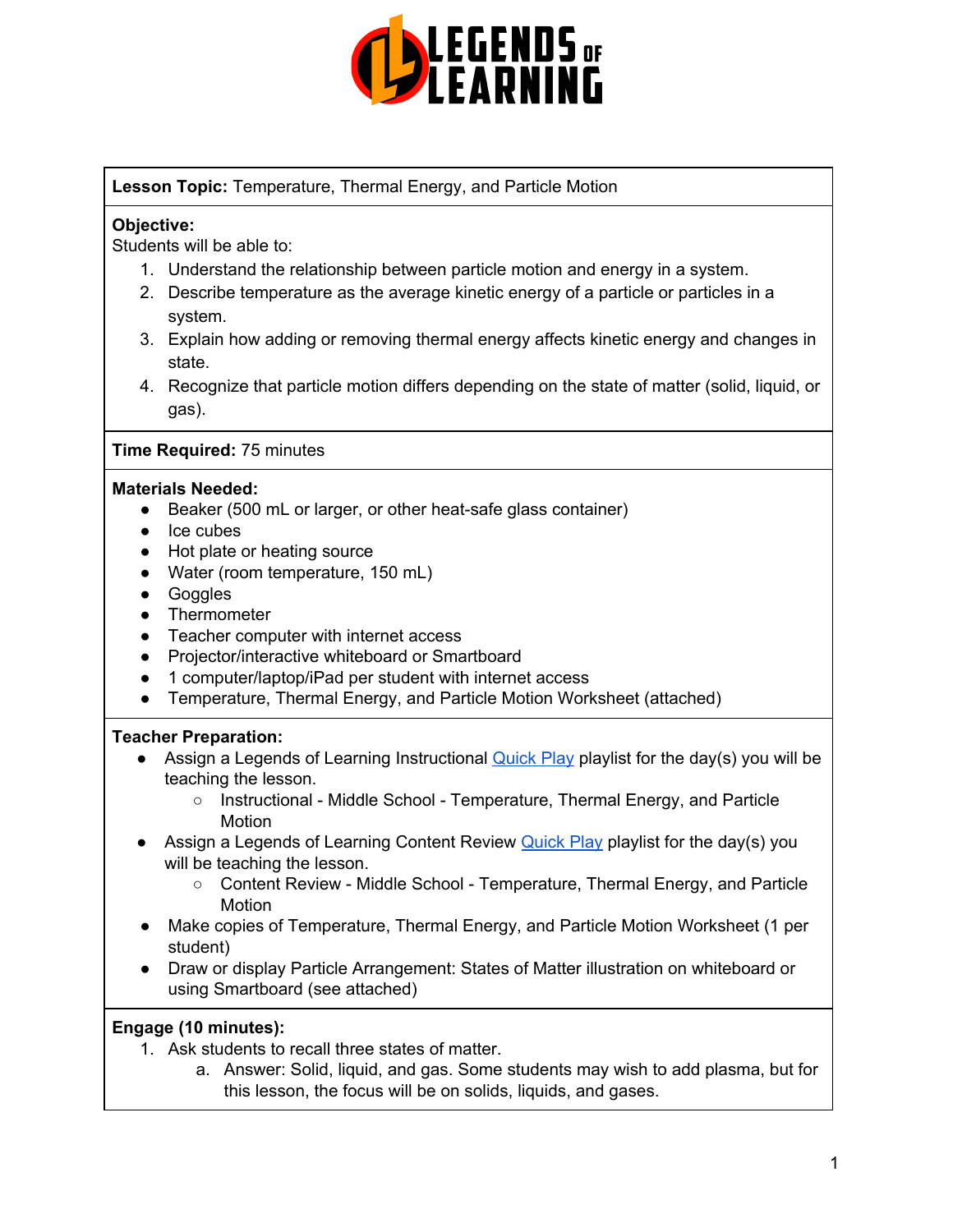

- 2. Hold up the beaker with water for the class and ask them to describe the arrangement of the particles inside – closer together, far apart, in between?
	- a. Answer: In between
- 3. Present the Particle Arrangement: States of Matter illustration on the whiteboard or using Smartboard and help students clarify their descriptions.
- 4. Explain to students that the particles in a liquid state are loosely interacting. They can flow and move, but they are connected and not free to escape like the particles in the gaseous state.
- 5. Take the temperature of the water in the beaker. Record it on the board.
- 6. Turn on the heating element.
- 7. Show students the ice. Ask them to describe the arrangement of the particles as you add ice to the beaker and place it on the heating element.
	- a. Answer: The particles are closer together.
- 8. Explain to students that particles in the solid state are vibrating about fixed positions, meaning they are moving, but have very little freedom, which is why solids have fixed shapes like the ice cubes.
- 9. Explain to students that the heating source is adding energy to the beaker of ice and water.
- 10. Ask students to name the energy added from the heating source.
	- a. Answer: Thermal energy
- 11. Ask students to predict what the addition of thermal energy will do the contents of the beaker.
	- a. Answer: It will cause the water to boil, the ice will melt, steam will form, and water will evaporate.
- 12. Ask students to describe the arrangement of the water vapor particles that forms as water evaporates and becomes a gas.
	- a. Answer: The particles are spread far apart.
- 13. Ask the students to describe the movement of the water vapor particles compared to the particles in the remaining ice cubes.
	- a. Answer: The particles in the water vapor are moving faster.
- 14. As the water is boiling, take and record the temperature of the water.
- 15. Explain to the students that the addition of thermal energy is transferring energy to the particles inside the beaker that results in increased particle movement, which increases temperature.
- 16. Ask students to give the name for the energy of motion.
	- a. Answer: Kinetic energy
- 17. Explain to students that the temperature is a measure of the average kinetic energy of the particles in a system.
- 18. Ask students to describe how the kinetic energy of the beaker has changed since the demonstration started, and what is responsible for the change.
	- a. Answer: Kinetic energy has increased, and the addition of thermal energy is responsible for the change.

### **Explore (30 minutes):**

1. Have your students sign in to Legends of [Learning](https://intercom.help/legends-of-learning/en/articles/2154920-students-joining-a-playlist). Instruct students to complete the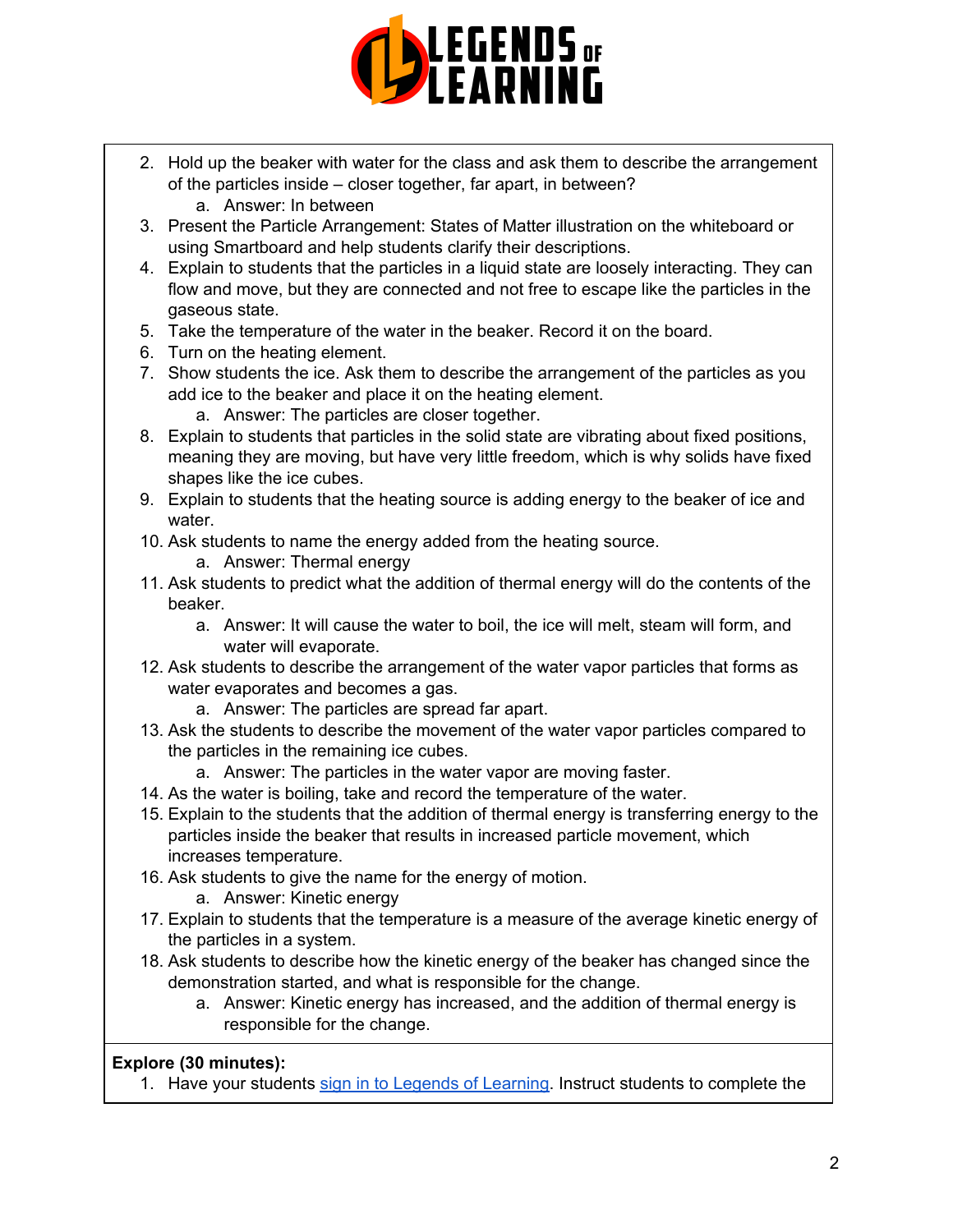

Instructional playlist.

- 2. As students complete the assigned games, students will complete the Temperature, Thermal Energy, and Particle Motion Worksheet.
- 3. Circulate as students work through the playlist and complete the handout. Listen for evidence of understanding and use this opportunity to correct any misconceptions.

### **Explain (20 minutes):**

- 1. Review the answers to Temperature, Thermal Energy, and Particle Motion Worksheet by writing the terms on the whiteboard or interactive whiteboard. Ask for student volunteers to help connect the words and fill in phrases on the connecting lines.
	- a. Use this opportunity for formative assessment to gauge understanding and address any misconceptions.
- 2. Relate student knowledge to the demonstration at the beginning of the lesson.
	- a. Which state of matter are particles moving the slowest? (solid)
	- b. How does the addition of thermal energy affect the system? (It causes the ice to melt, the water to boil, and evaporate)
	- c. What effect does the addition of thermal energy have on particle motion? (it increases particle motion)
	- d. If thermal energy is removed from a system, what changes would occur? (water vapor would condense, temperature would drop, particle motion would slow down)
	- e. How do thermal energy and particle motion relate to temperature? (thermal energy causes the particle motion to increase, which means the particles gain kinetic energy, and the temperature is a measure of the average kinetic energy in a system.

## **Elaborate (5 minutes):**

- 1. Explain to students that thermal energy and its effects on particle motion and temperature are found all over our world and in some fun ways that can take us literally to new heights.
- 2. Show this video of how a hot air balloon works: How a Hot Air [Balloon](https://www.youtube.com/watch?v=77Ej_Ayugxk) Works
- 3. Ask students what they learned about the particle space inside the balloon and how thermal energy plays a role in adjusting altitude.
	- a. Answer: The particles are spaced far apart, so the balloon becomes less dense than air. The propane burners provide thermal energy that allows the particles to spread farther apart, which further decreases the density of the balloon compared to the surrounding air, allowing the balloon to fly higher.

### **Evaluate (10 minutes):**

- 1. Have your students sign in to Legends of [Learning](https://intercom.help/legends-of-learning/en/articles/2154920-students-joining-a-playlist). Instruct students to complete the Content Review playlist.
- 2. [Analyze](https://intercom.help/legends-of-learning/en/articles/2154918-tracking-student-progress-and-performance) student results to determine what concepts need to be a focus for reteaching.

### **Additional Lesson Strategies:**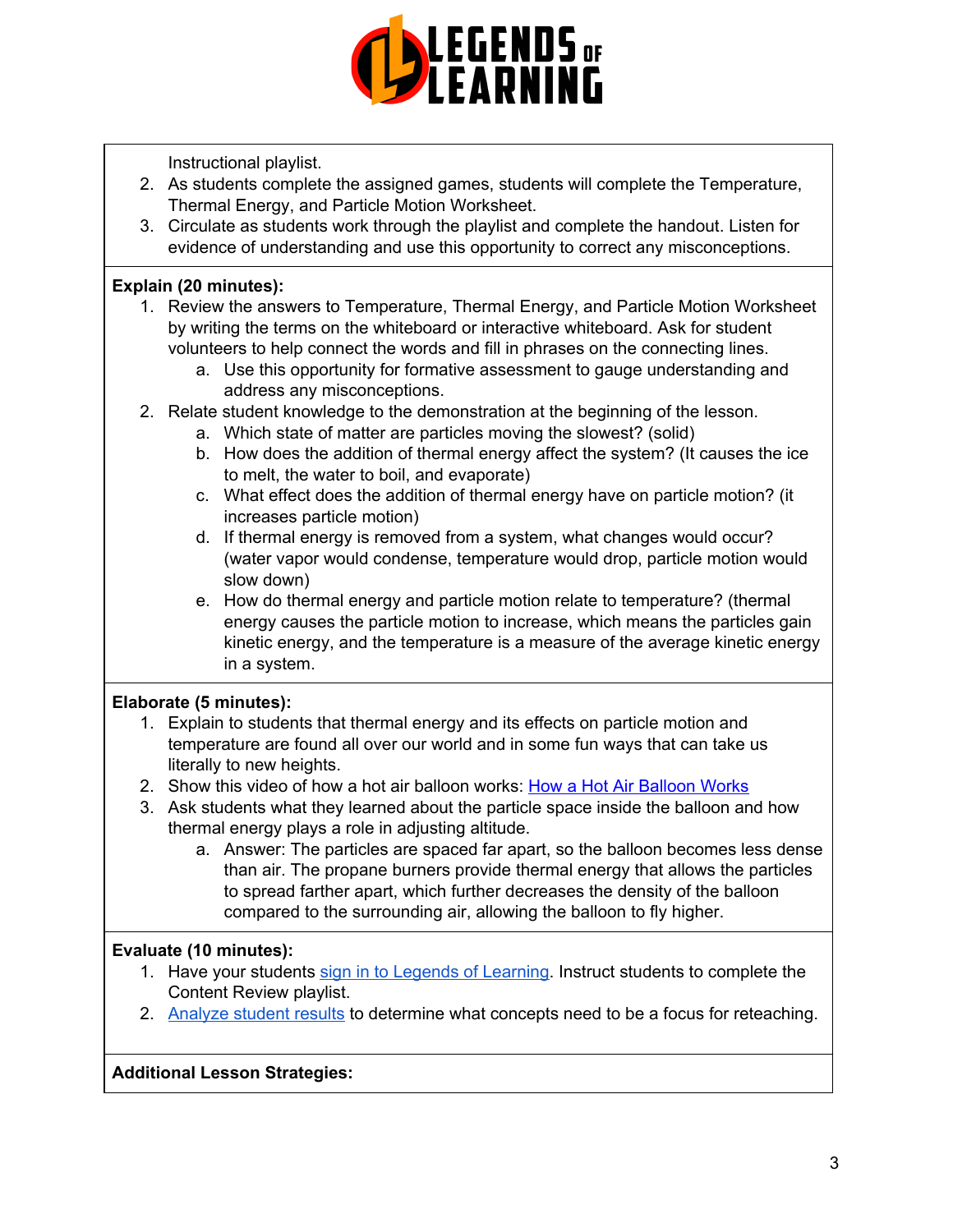

- To use Legends for additional instruction, create a [custom](https://intercom.help/legends-of-learning/en/articles/2154910-creating-a-playlist) playlist with an [instructional](https://intercom.help/legends-of-learning/en/articles/3505828-types-of-games) [game](https://intercom.help/legends-of-learning/en/articles/3505828-types-of-games) and pre and post [assessment.](https://intercom.help/legends-of-learning/en/articles/2154913-adding-assessments-to-a-playlist)
- To use Legends for a quick formative [assessment](https://intercom.help/legends-of-learning/en/articles/2154913-adding-assessments-to-a-playlist), create a 5-question assessment in a [playlist.](https://intercom.help/legends-of-learning/en/articles/2154910-creating-a-playlist)
- To use Legends for a student-directed experience, create a [targeted](https://intercom.help/legends-of-learning/en/articles/3340814-targeted-freeplay) freeplay playlist.
- Encourage students to play on their own at home in Legends of Learning: [Awakening](https://intercom.help/legends-of-learning/en/articles/2425490-legends-of-learning-awakening) for a student-driven experience including avatars, battling, and quests all centered around topics they are covering in class.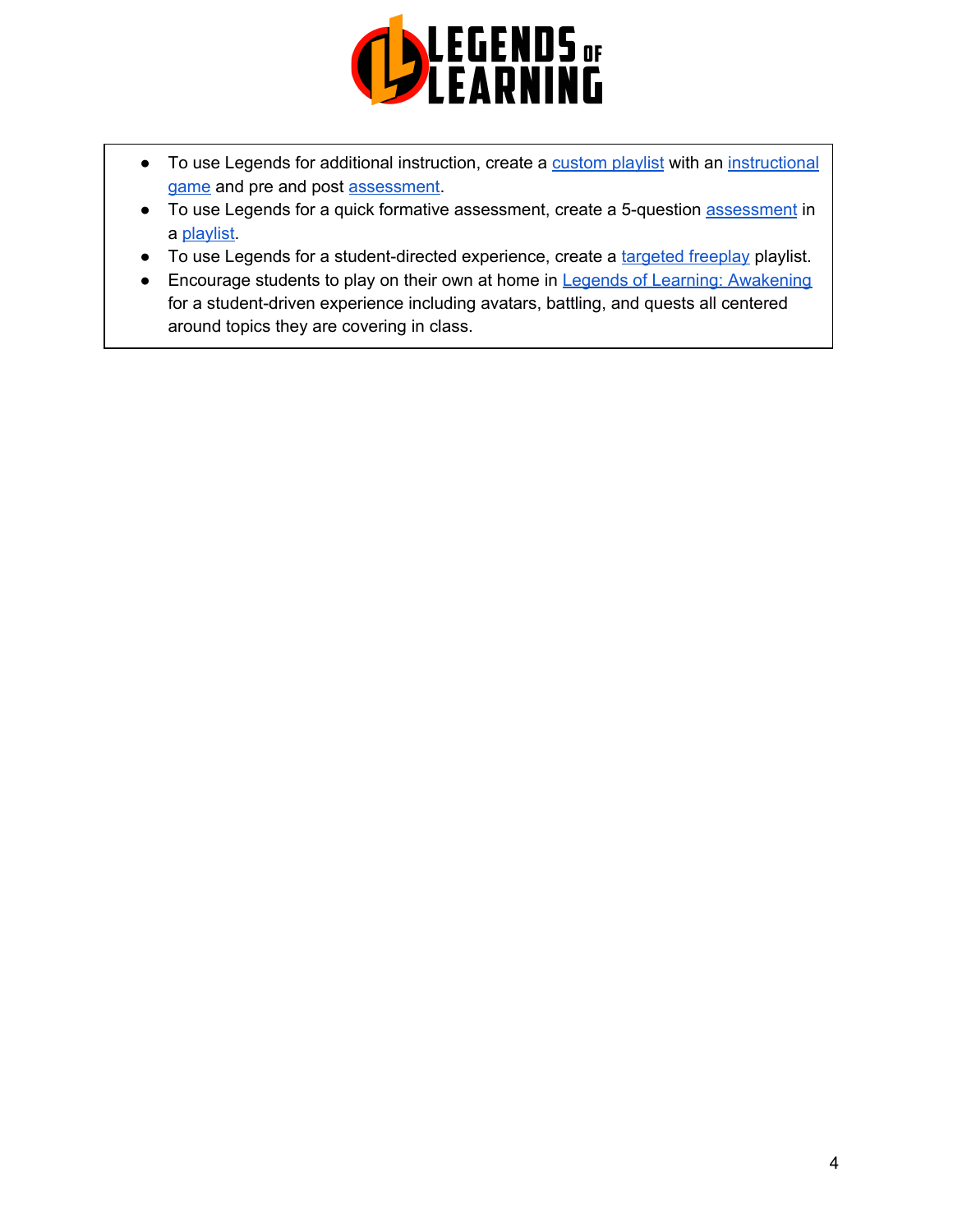

# **Particle Arrangement: States of Matter**



This Photo by Unknown Author is licensed under CC BY-SA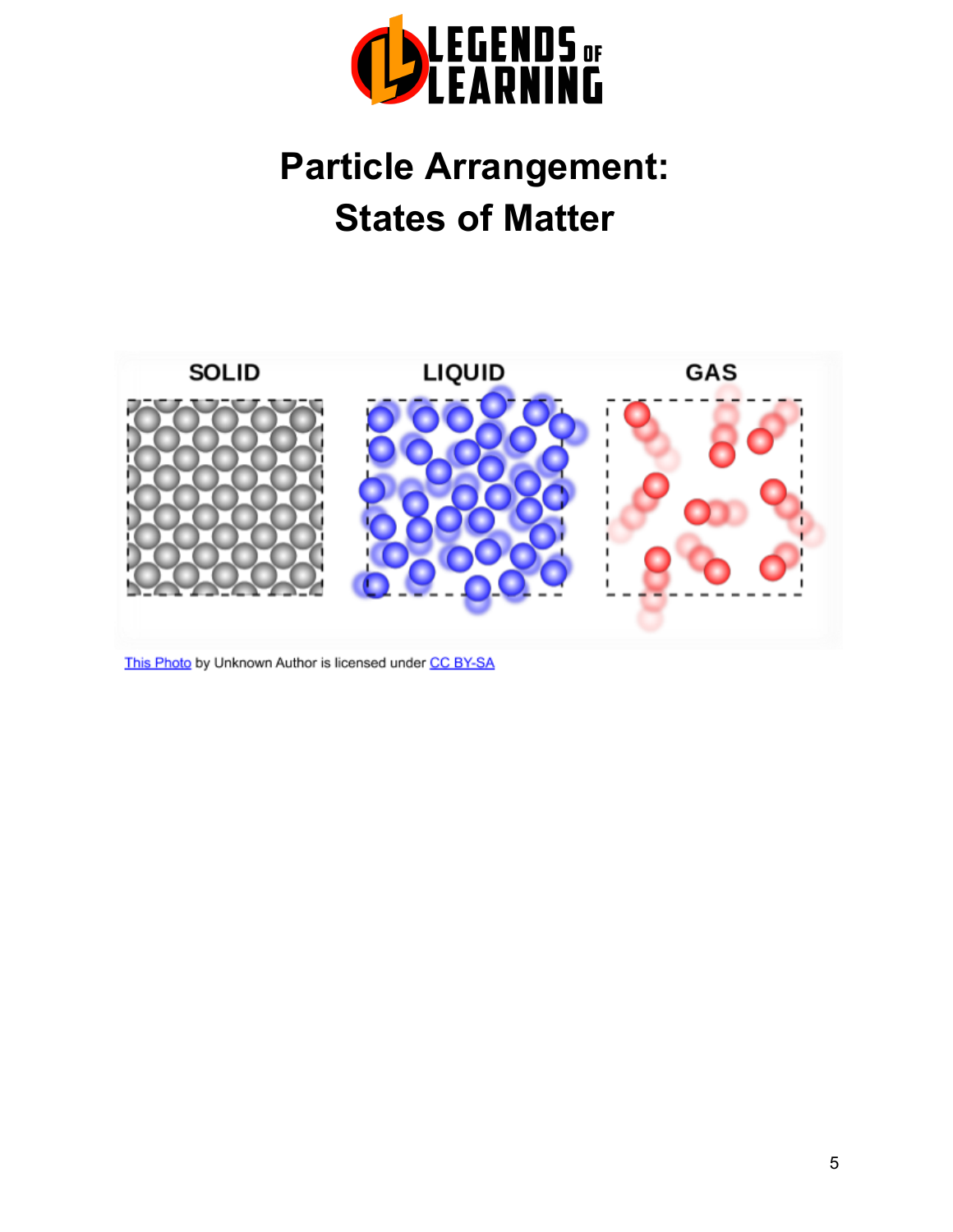

# **Temperature, Thermal Energy, & Particle Motion: Wordsplash**

Name:\_\_\_\_\_\_\_\_\_\_\_\_\_\_\_\_\_\_\_\_\_\_\_\_\_\_

**Directions:** While playing the games in Legends of Learning, use what you learn and draw lines connecting the related words, then write a short phrase on top of the line that describes how they relate.

Temperature

 $G_{\theta S}$ 

Kinetic Energy

Color

Liquid

Atoms

Thermal Energy

Particle Motion

Solid